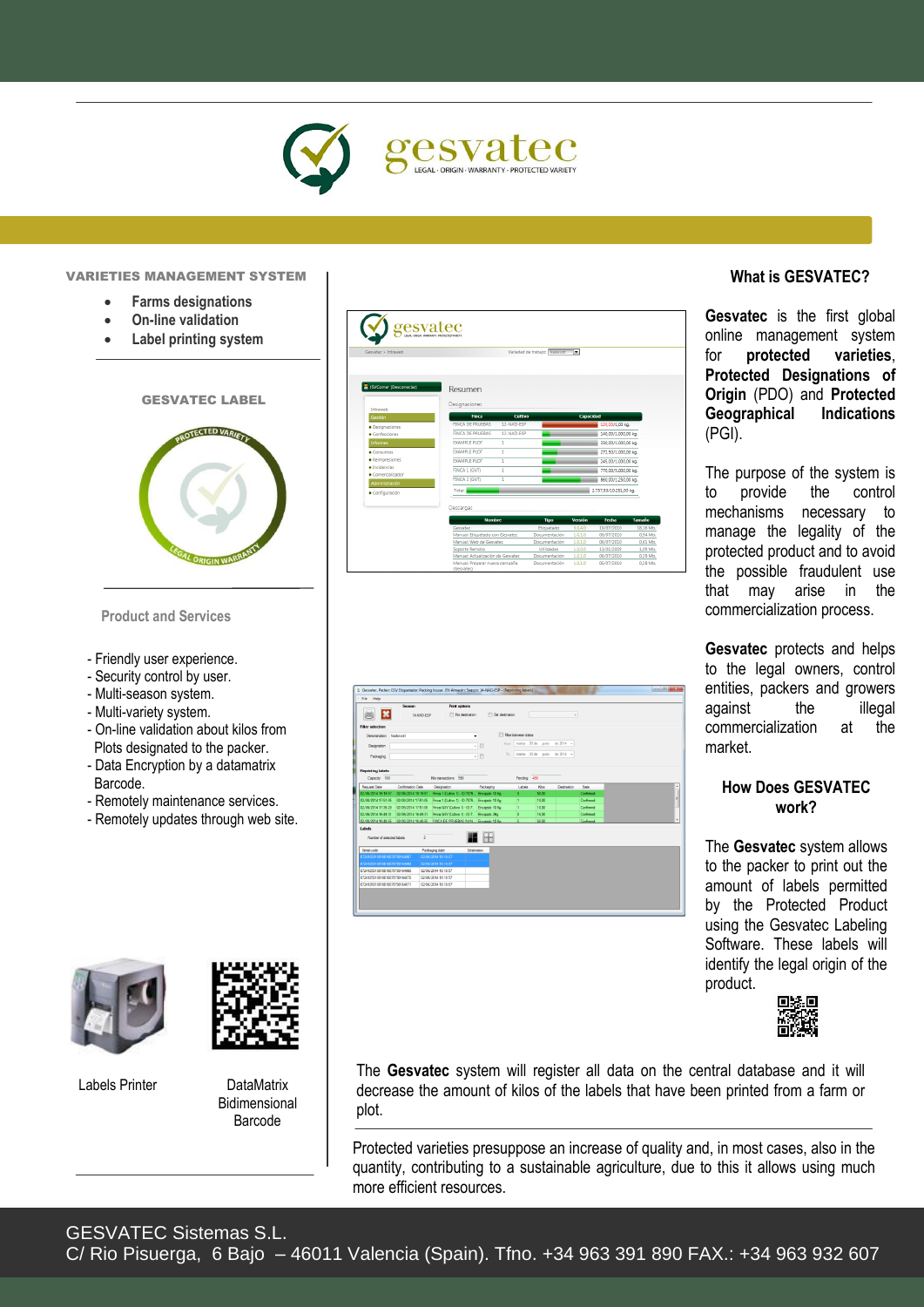

## **Gesvatec Website**

The aim of the **Gesvatec web** site [www.gesvatec.com](http://www.gesvatec.com/) is to provide to the *packer, licensee, IPR Company or breeder* with the information relating to the transactions/printings that have been made using the **Gesvatec labeling software** through several reports.

In addition this, the *packer* will also be able to create the different packaging they will use for the protected product in order to carry out the labelling using the **Gesvatec labelling software**.

 overloaded in the system along the season. The *packer* will be able to consult the situation of the kilo charged to any of his farms/plots and check if their capacity or initial estimation of kilo has been

So, the *IPR Company*, *Breeder* or *Licensee* of the Protected Product will be able to check through the **Gesvatec web site** all the amount of kilos printed by each *packer* and to check if the legal production adjusts with the commercialization of the product leaving null the illegal production outputs.



| Gesvatec > Intraweb             |                                       | Variedad de trabajo: Nadorcott | $\overline{ }$ |                          |           |
|---------------------------------|---------------------------------------|--------------------------------|----------------|--------------------------|-----------|
|                                 |                                       |                                |                |                          |           |
| <b>B</b> JSVComer (Desconectar) | Resumen                               |                                |                |                          |           |
|                                 | Designaciones                         |                                |                |                          |           |
| <b>Intraweb</b>                 |                                       |                                |                |                          |           |
| Gestión                         | Finca<br><b>Cultivo</b>               |                                | Capacidad      |                          |           |
| · Designaciones                 | <b>FINCA DE PRUEBAS</b><br>12-NAD-ESP |                                |                | 120.00/1.00 kg.          |           |
| $\bullet$ Confergiones          | <b>FINCA DE PRUFRAS</b><br>12-NAD-FSP |                                |                | 140,00/1.000,00 kg.      |           |
| <b>Informes</b>                 | ΕΧΔΜΡΙΕΡΙΩΤΙ<br>$\mathbf{1}$          |                                |                | 330.00/1.000.00 kg.      |           |
| $\bullet$ Consumos              | <b>EXAMPLE PLOT</b><br>1              |                                |                | 272,50/1.000,00 kg.      |           |
| · Reimpresiones                 | ΕΧΔΜΡΙΕ ΡΙΩΤ<br>$\mathbf{1}$          |                                |                | 245.00/1.000.00 kg.      |           |
| · Incidencias                   | FINCA 1 (GVT)<br>ī                    |                                |                | 770,00/5.000,00 kg.      |           |
| · Comercializador               | FINCA 2 (GVT)<br>1                    |                                |                | 860,00/1.250,00 kg.      |           |
| Administración                  |                                       |                                |                |                          |           |
| · Configuración                 | Total:                                |                                |                | 2.737,50/10.251,00 kg.   |           |
|                                 |                                       |                                |                |                          |           |
|                                 | Descargas                             |                                |                |                          |           |
|                                 | <b>Nombre</b>                         | Tipo                           | Versión        | Fecha                    | Tamaño    |
|                                 | Gesvatec                              | Etiquetado                     | 3.04.0         | 19/07/2010               | 18.16 Mb. |
|                                 | Manual: Etiquetado con Gesvatec       | Documentación                  | 1.0.1.0        | 06/07/2010               | 0.94 Mb.  |
|                                 | Manual: Web de Gesvatec               | Documentación                  | 1.0.1.0        | 06/07/2010               | 0.61 Mb.  |
|                                 | Soporte Remoto                        | Utilidades                     | 1,0,0,0        | 13/01/2009               | 1.09 Mb.  |
|                                 | Manual: Actualización de Gesvatec     | Documentación                  | 1.0.1.0        | 06/07/2010<br>06/07/2010 | 0.29 Mb.  |

| gesvatec<br>Gesvatec > Intraweb > Informes > Consumos | USEA - ORIGIN MARKANTY - PROTECTED MIRET<br>Variedad de trabajo: Nadorcom [36] |                                                      |
|-------------------------------------------------------|--------------------------------------------------------------------------------|------------------------------------------------------|
| <b>B</b> JSVComer (Desconectar)                       | Informe de consumos<br>Filtrado                                                |                                                      |
| Intraweb                                              |                                                                                |                                                      |
| Gestión                                               | España<br>País:<br>$\overline{\phantom{a}}$                                    |                                                      |
| · Designaciones                                       | 12-NED-ESP<br>$\overline{\phantom{0}}$<br>Campaña:                             |                                                      |
| $\bullet$ Confecciones                                | Comercializador: GVT Comercializado<br>$\overline{\phantom{a}}$                |                                                      |
| <b>Informes</b>                                       | Ξ<br><b>Almacédo</b>                                                           |                                                      |
| · Consumos                                            |                                                                                |                                                      |
| · Reimpresiones                                       | ×<br>Marca:                                                                    |                                                      |
| $\bullet$ Incidencias<br>· Comercializador            | Ξ<br><b>Desting:</b>                                                           |                                                      |
| Administración                                        | Fecha:                                                                         |                                                      |
| · Configuración                                       | Mostrar desglose confecciones                                                  |                                                      |
|                                                       | Aplicar                                                                        |                                                      |
|                                                       | Resultados                                                                     | <b>B</b> Exporter a Excel<br><b>D</b> Exportar a PDF |
|                                                       | Total                                                                          | 1.630,00/6.250,00 kg.                                |
|                                                       | GVT Comercializador                                                            | Total: 1.630,00/6.250 kg.                            |
|                                                       | JSV Almacén                                                                    | Total: 1.630,00 kg.                                  |
|                                                       | FINCA 1 (GVT) (1) (Clemcott)                                                   | 770,00/5.000.00 kg.                                  |
|                                                       | FINCA 2 (GVT) (1)                                                              | 860,00/1.250,00 kg.                                  |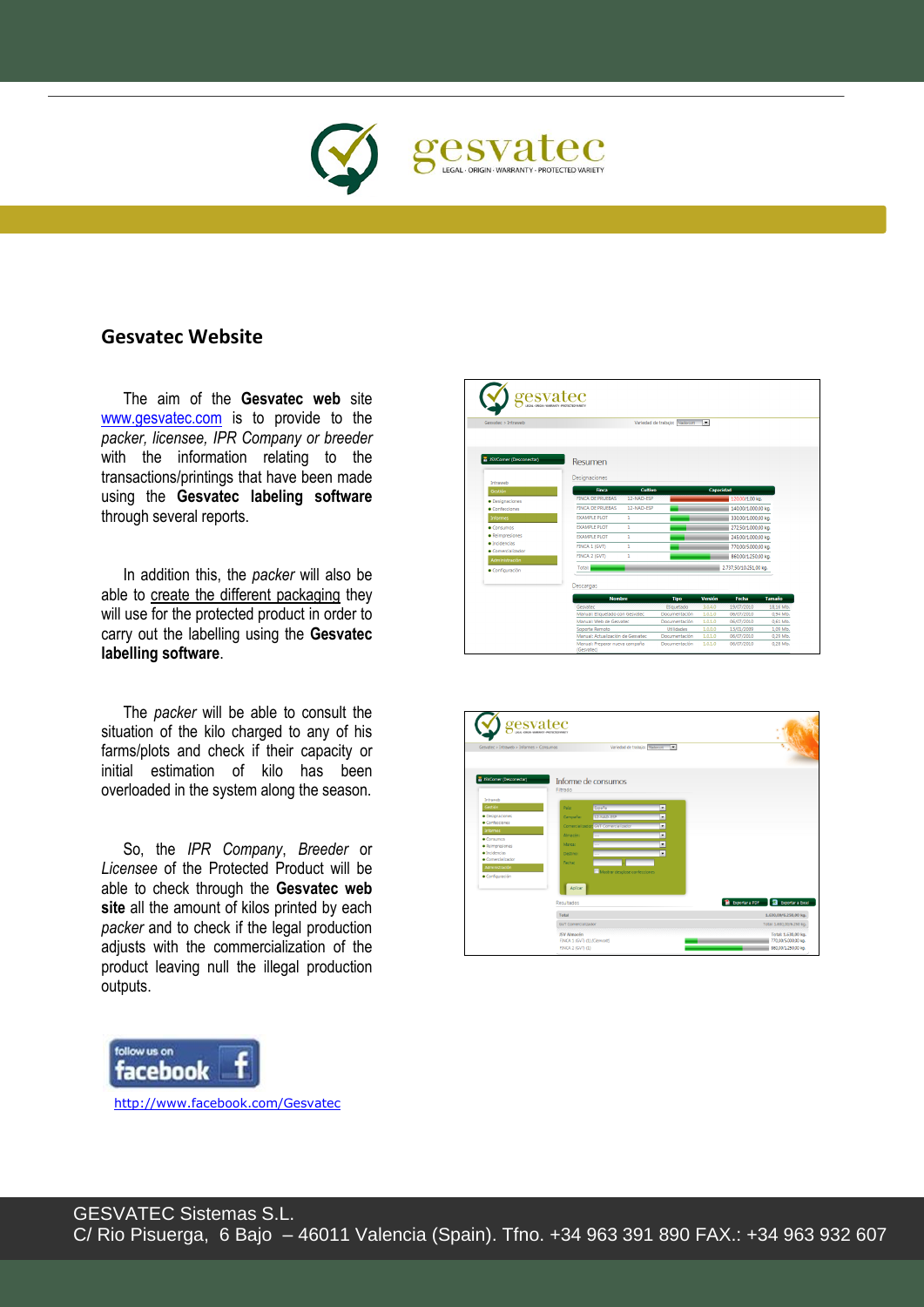

## **Gesvatec Labeling Software**

The objective of the **Gesvatec labeling software** is to allow to the *packer* to print out the amount of labels permitted by the Protected Product patent, Protected Designation of Origin (PDO) or Protected Geographical Indication (PGI), bearing in mind that all production of such labels will be recorded on the web server www.gesvatec.com

All kilo transactions registered on the **Gesvatec Labeling Software** are automatically communicated to the central system via the Internet. Consequently, the *Control Entity* responsible for managing the legal production of the protected product receives real time information concerning the number of kilos consumed by the *packer*. In addition to this, the information is classified by farm and packaging, and there are a series of alerts, which are triggered in the case of irregularities. The **Gesvatec** system will send an alert by email to the *Control Entity* (IPR Company or licensee) informing about any possible irregularity about the illegal production.

In the case that the *packer* exceeds its assigned amount of labels/kilos, the *Control Entity* can prevent any further label printing remotely from the **Gesvatec** website.

Thus, *the purpose of the system is to manage the legality of the protected variety, Protected Designation of Origin (PDO) or Protected Geographical Indication (PGI) and avoid any possible abuse that may arise in the commercialisation process*.

|                         |                                                   |                         | C Gesvatec. Packer: GSV Etiquetador; Packing house: JSV Almacén; Season: 14-NAD-ESP - [Transaction] |        |        |             |           | $  x$ |
|-------------------------|---------------------------------------------------|-------------------------|-----------------------------------------------------------------------------------------------------|--------|--------|-------------|-----------|-------|
| File Help               |                                                   |                         |                                                                                                     |        |        |             |           |       |
| 員                       | Ŧ                                                 | Season<br>14-NAD-ESP    |                                                                                                     |        |        |             |           |       |
| Kilo transactions       |                                                   |                         |                                                                                                     |        |        |             |           |       |
| Denomination Nadorcott  |                                                   | ٠                       | <b>Designation kilos</b><br>Capacity 70                                                             |        |        |             |           |       |
|                         | Designation Finca GSV (Cultivo 1) - ID:7880 11770 | ۰                       | Transacted 16                                                                                       |        |        |             |           |       |
|                         | Packaging Encajado 10 Kg.                         | ۰                       | Pending 54                                                                                          |        |        |             |           |       |
| Destination             |                                                   | $\overline{\mathbf{v}}$ | Labels 5                                                                                            |        |        |             |           |       |
|                         | Set destination                                   |                         | Finish designation                                                                                  |        |        |             |           |       |
| <b>Transaction made</b> |                                                   |                         |                                                                                                     |        |        |             |           |       |
| <b>Request Date</b>     | <b>Confirmation Date</b>                          | Designation             | Packaging                                                                                           | Labels | Kilos  | Destination | State     |       |
| 02/06/2014 16:49:31     | 02/06/2014 16:49:31                               |                         | Finca GSV (Cultivo 1) - ID:7 Encajado 2Kg.                                                          | 8      | 16.00  |             | Confirmed |       |
| 02/06/2014 16:48:55     | 02/06/2014 16:48:55                               |                         | FINCA DE PRUEBAS (14-N., Encaiado 10 Kg.                                                            | 5      | 50.00  |             | Confirmed |       |
|                         | 02/06/2014 16:48:16  02/06/2014 16:48:16          |                         | Finca 1 (Cultivo 1) - ID:7879 Encajado 10 Kg.                                                       | 50     | 500.00 |             | Confirmed |       |
| 02/06/2014 16:47:24     | 02/06/2014 16:47:24                               |                         | Finca 1 (Cultivo 1) - ID:7879 Encajado 10 Kg.                                                       | 3      | 30.00  |             | Confirmed |       |

i

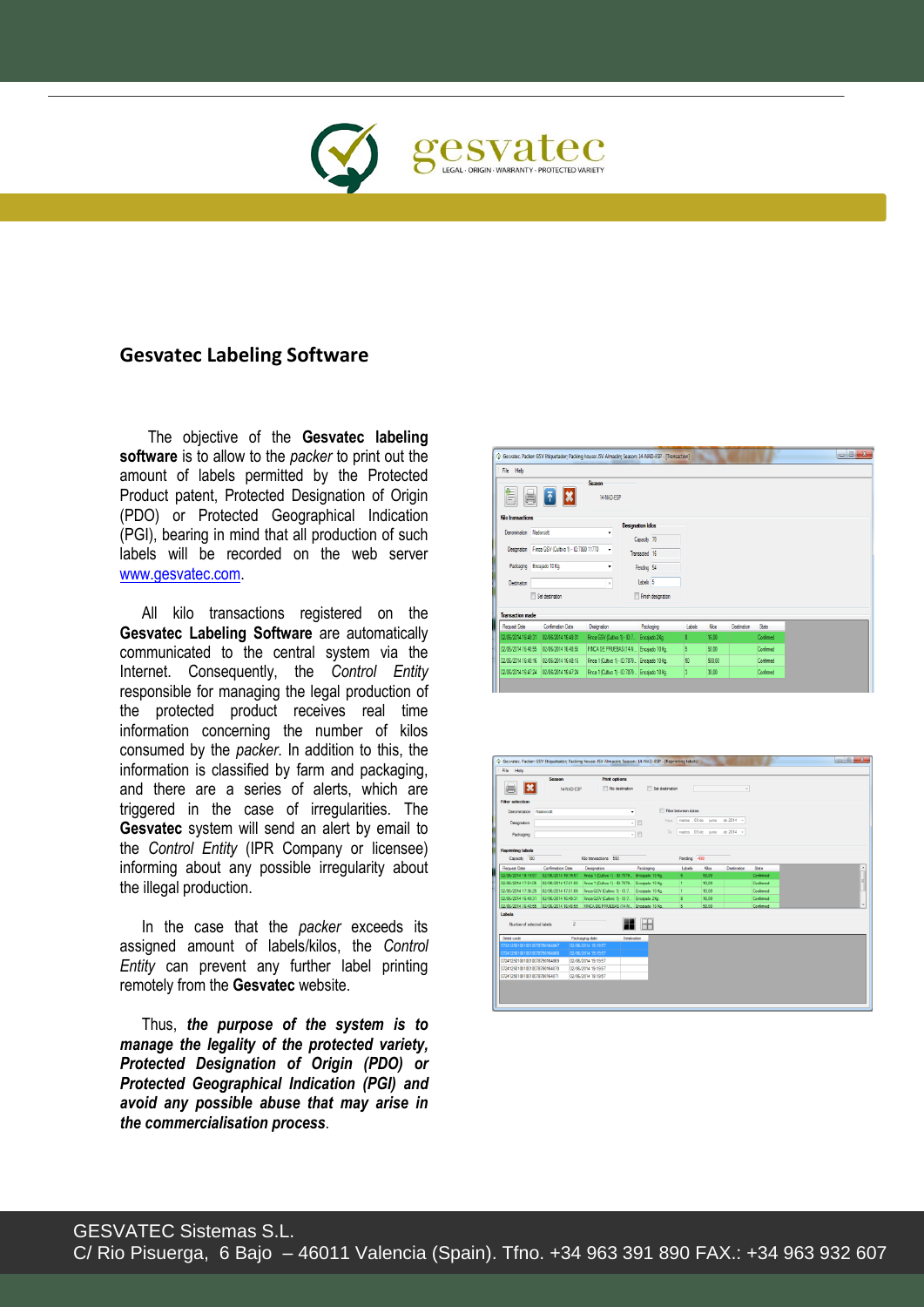

# **The GESVATEC's label**

L

The label to identify the protected product used by **Gesvatec** comes pre-printed as you can see on the right picture. This label identifies the protected character of the product and assures a guarantee of its origin.

The **Gesvatec labeling software** is in charge to print on the label the information related to the variety's name, packer's name, packaging used and the origin country where the variety has been produced.

Thus, a serial number is in charge to registry the origin traceability information associated to the label, registering the origin country, packer, pack house and the farm where the label comes from. The same data will be registered in the bidimensional barcode Datamatrix.





http://www.facebook.com/Gesvatec



For more information, please contact to this email address: info@gesvatec.com